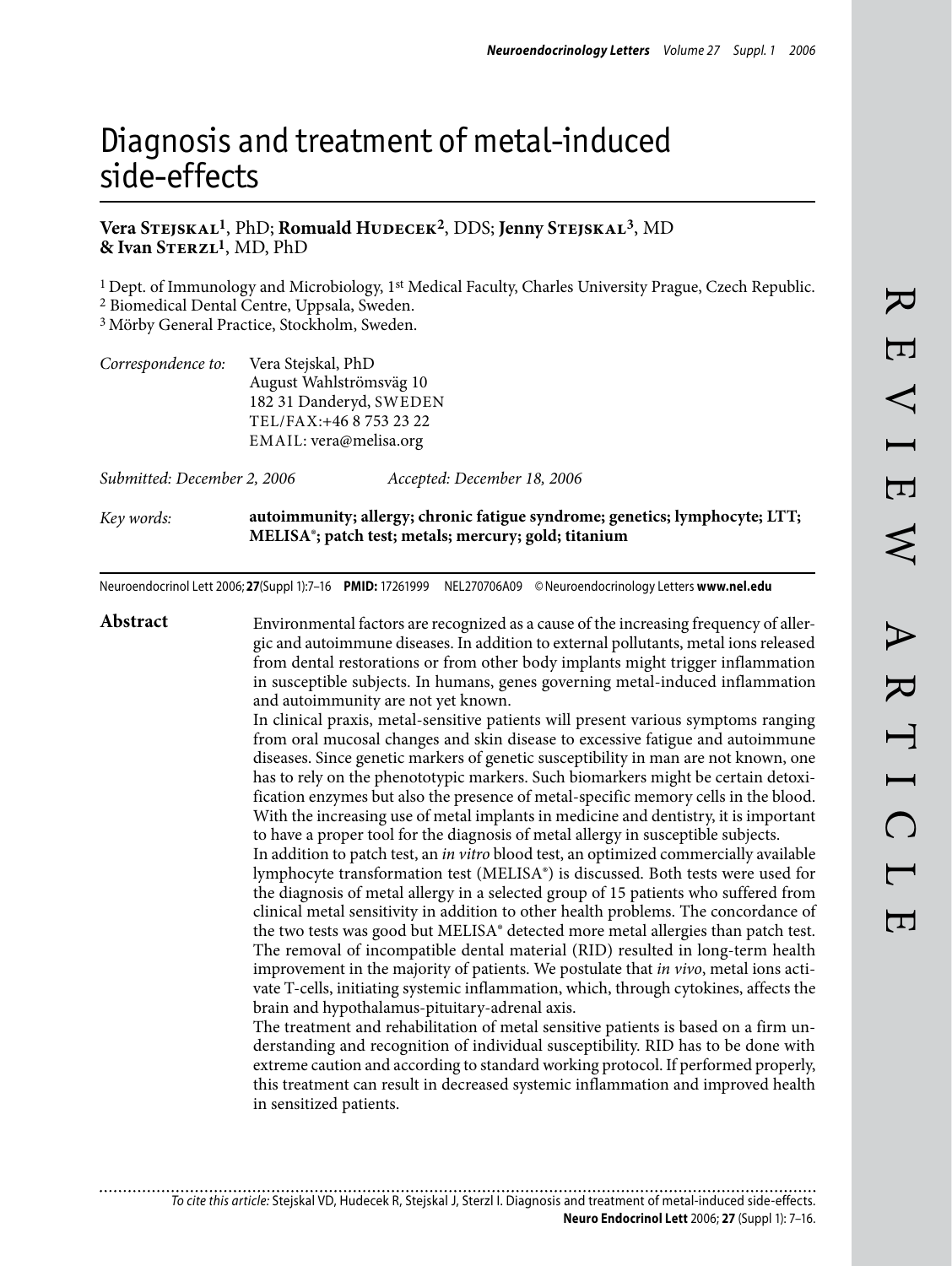#### **Abbreviations**

| <b>CFS</b> | - chronic fatique syndrome                |
|------------|-------------------------------------------|
| <b>RID</b> | - removal of incompatible dental material |
| <b>SH</b>  | - sulfhydryl                              |
| GSTT1      | - glutathione s transferase T1            |
| GSTM1      | - glutathione s transferase M1            |
| <b>SLS</b> | - sodium lauryl sulfate                   |
| <b>LTT</b> | - lymphocyte transformation test          |
| SI.        | - stimulation index                       |
| <b>MRI</b> | - magnetic resonance imaging              |
| <b>CNS</b> | - central nervous system                  |

# **Background**

Mankind is exposed to toxic particles, such as metals, on a daily basis through contaminated food and air. Environmental toxins can be one of the etiological factors behind the increase of so-called modern illnesses: allergies, autoimmunity and cancer [14, 28, 33, 66, 67]. The role of the organic mercury (Hg) compound thimerosal as a factor contributing to the increased frequency of autistic disorders has also been widely discussed [16, 17, 42]. In addition, metal-based medical devices such as dental restorative materials (e. g. amalgam and gold alloys) release metal ions and contribute to internal pollution.

Dental restorative materials are developed for replacement of tooth substance which is lost and are placed in the teeth for long periods of time. Previously, the majority of such materials were based on various metal alloys, but in modern dentistry, the use of non-metallic dental materials, for example ceramics, is steadily increasing.

Such materials should preferably be free from toxic and/or allergenic substances which might affect the patients' and dental staffs' health. Special care has to be taken in patients with known allergy and/or autoimmunity.

Metals affect the immune system in several ways. In the oral cavity, a high concentration of metal ions may be toxic and act as a local immunosuppressant. This may explain why the oral mucosa contains only a low number of dendritic cells, and why mucosal changes adjacent to dental metal fillings are infrequent [35]. Nielsen and Klaschka [45] have shown that a 5–12 times higher concentration of the allergen has to be applied on the oral mucosa than on the skin to elicit microscopic reaction.

Certain metals stimulate the immune system nonspecifically as shown by increased levels of serum immunoglobulins in workers professionally exposed to Hg [5]. Further, an abnormal antioxidant system with reduced levels of glutathione and catalase activity was found in Hg exposed workers [54]. In the general population, anti-oxidant capacity of serum is inversely related to the number of amalgam fillings, as described by Pizzichini and coworkers [49]. Interestingly, glutathione depletion inhibits TH1-associated cytokine production and/or favors TH2-associated responses [46]. This might explain the TH1 to TH2 switch in animals treated with low concentrations of inorganic Hg [19, 50]. In contrast, in

some hereditarily predisposed individuals, metals may act as specific allergens [6, 11, 21, 29, 37, 51].

The majority of metals used in dental alloys belongs to the group of transition metals in Mendeleev's periodic table. A general characteristic of these elements is the strong binding capacity to various groups of enzymes and cells in the body. Transition metals form strong complexes with both organic and inorganic ligands [85]. Metals bind to sulfhydryl (SH) and other groups, thus altering the molecular structure of autologous proteins. T-lymphocytes mistakenly recognize metal-modified cells as foreign and start the autoimmune process [20]. The term "allergy" was coined by von Pirquet to describe a deviant immunological reaction – hypersensitivity [48].

It has to be emphasized that metals are only one of several agents which may trigger chronic inflammation and thus significantly contribute to chronic fatigue syndrome (CFS) and autoimmune diseases. The role of other agents, such as microbial [79]or viral, in inflammatory processes is reviewed elsewhere [15].

Biomarkers of harmful effects of metals and other environmental pollutants include detoxification enzymes, such as apolipoprotein E, where the substitution of cystein with arginin – an amino acid lacking SHgroups – predisposes for increased risk for Alzheimer's disease [18] and increases vulnerability to chronic mercury toxicity [91]. Other detoxification enzymes of importance are glutathione s transferase T1 (GSTT1) and glutathione s transferase M1 (GSTM1). As shown by Westphal's group [90], homozygous deletion of GSTT1 and combined deletion of GSTT1-/GSTM1- was markedly more frequent in patients sensitized by thimerosal, than in healthy controls.

Regarding metal susceptibility, measurement of beryllium (Be) specific memory cells in the blood of exposed workers is currently the golden standard for detection of Be-susceptibility [30, 31, 44]. Since clinical reactions to metals, such as local skin reactions or systemic reactions (fever, profound fatigue, multiple chemical sensitivity) are not experienced by all exposed individuals, standard case-control studies with a small number of participants, who are not matched for the susceptible genotype, are of limited value [89]. Instead, a suitable cohort should consist of patients suffering from the same symptoms but selected on the basis of susceptible phenotype; for example, patients suffering from CFS and clinical metal sensitivity [52, 76, 78].

Thus, the best way to study the possible role of metals in the pathogenesis of diseases seems to be first, the selection of susceptible patients from a heterogeneous multi-factorial cohort; second, therapy based on the elimination of the exposure to putative allergen(s); and third, long-term follow-up of patient's health. Finally, it is also important to bear in mind that exposure to metals can originate from all types of metal-containing medical devices, and not only from dental appliances. Other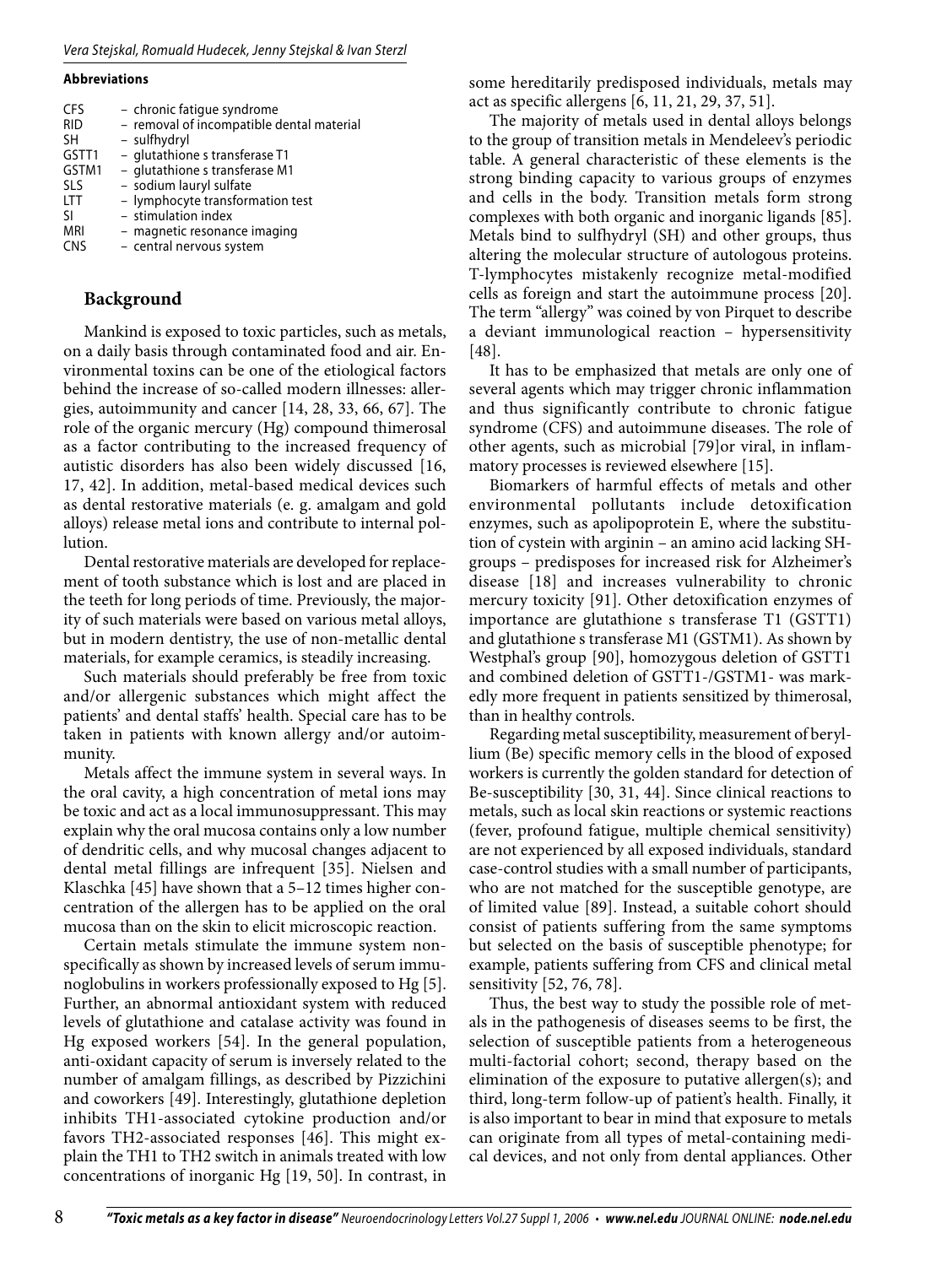sources are foods [55], jewelry, cosmetics, vaccines, metallic razors [12] and contaminated air (cigarette smoke, pollution).

## **T-lymphocytes are key players in inflammation and autoimmunity**

T-lymphocytes play a key role in all types of allergic and autoimmune reactions [19, 20, 56]. After contact with an allergen, allergen-specific T-lymphocytes, together with B-cells and macrophages, are activated and inflammation may occur locally or in other parts of the body. The allergen specificity is retained on the surface of memory cells. Memory lymphocytes (Fig.1a) circulate in the blood and the lymph, which explains why allergy is a systemic phenomenon. Exposure to the same or chemically similar (cross-reacting) substance will induce a faster, secondary reaction. Cytokine release by activated lymphocytes and macrophages will result in deregulation of the hypothalamus-pituitary-adrenal axis, as well as in multi-systemic symptoms such as profound fatigue, psychosomatic problems and sleep disturbances [9, 39, 65, 68, 84].

### **In** *vivo* **testing**

Currently, the patch test is the only test available for routine *in vivo* diagnosis of delayed type hypersensitivity. Although the test is useful in clinical praxis, it has several disadvantages [36, 43, 66, 87]. Direct application of the allergen under occlusion on the skin might boost already existing sensitivity, which might aggravate patients' symptoms [36]. Some allergens, such as gold (Au) salts, may carry the risk of sensitization [43, 58] and positive patch test reactions may persist for months. Patch test results can also be affected by the condition of the skin; fair-haired patients usually have more sensitive skin. In pre-menopausal women, the patch test results may vary depending on the menstrual cycle [80]. Under standard conditions, only 7% out of the total amount of nickel (Ni) applied will penetrate the skin [13]. If the permeability of the skin is increased by local pretreatment by a surfactant such as sodium lauryl sulfate (SLS), the penetration of metals through the skin increases, which improves the accuracy of patch testing [62]. SLS might be beneficial in patch testing but its presence as an ingredient in toothpaste, soap and shampoo should be questioned.

In spite of the fact that the patch test is regarded as golden standard, the test, as such, is for many allergens not standardized. Allergens can be diluted in water or applied in undiluted form in petrolatum.

Finally, the evaluation of patch testing is subjective and depends on the skills of the evaluating specialist. The results of patch testing with skin-irritating substances such as Hg salts or formaldehyde may be unreliable since toxic reactions due to irritation are difficult to discriminate from allergic reactions [12].

# *In vitro* **testing**

The lymphocyte transformation test (LTT) uses the property of memory cells to be re-stimulated by a specific allergen. Lymphocytes are isolated from peripheral blood on a density gradient and cultivated with metal salts for 5 days in 37°C. If memory cells are present in the blood, they start to divide and differentiate to so-called lymphoblasts (Fig. 1a). Proliferation is measured by the uptake of radiolabeled thymidine into newly synthesized DNA. The proliferation in metal-treated cultures is compared with cells incubated in the absence of metal salts and expressed as an Stimulation Index (SI). SI=counts per minute in metal-treated cultures divided by counts per minute in control cultures.  $SI \geq 3$  is considered as a positive response while SI 2–3 is considered a weakly positive response [73, 74].

In the case of low molecular substances, allergenspecific memory cells are found in the blood of subjects experiencing exposure-related clinical symptoms but not in the majority of healthy non-allergic subjects [30, 60, 64, 69–74, 76, 77].

Memory cells can be detected in the blood of sensitized individuals already prior to the appearance of visible clinical reactions. Thus, workers with Be-specific *in vitro* lymphocyte responses have been diagnosed as Beallergic even if the symptoms of the chronic lung disease berylliosis were not yet apparent [30, 31, 44]. Following the relocation to a Be-free environment, these workers did not develop berylliosis and remained healthy.

For decades, it has been known that inorganic Hg salt (HgCl<sub>2</sub>) activated human lymphocytes *in vitro* regardless of the donor's Hg allergy status [8, 61]. Hence, to be able to use LTT for diagnosis of Hg allergy, it was necessary to modify the test in such a way that only lymphocytes from patients with Hg-induced symptoms were activated [74]. This was achieved by reducing the concentrations of Hg salts added to cultures to suboptimal concentrations  $(0.5 \mu g$  per 1 ml culture)[73, 74]. The same turned out to be true for Ni [59, 60, 64] as well as Au and palladium (Pd) salts, where a concentration of 5 µg per culture is routinely used [73]. This modified LTT was named MELISA®, an acronym for Memory Lymphocyte Immuno Stimulation Assay [73]. Another important modification was the increase of the total number of lymphocytes to  $1 \times 10^6$  cells instead of 2  $\times$ 105 cells used in standard LTT. The key importance of lymphocyte concentration for optimal results has been described by Valentine-Thon [86]. Further, since the number of monocytes (Fig. 1b) increased during the preparation procedure, it was necessary to bring the amount of monocytes back to the normal value by partial monocyte depletion. Although necessary for antigen presentation to T-cells, activated monocytes produce prostaglandins [27] which negatively affect lymphocyte activation [57].

At Astra Pharmaceuticals, the MELISA® test was originally used for the diagnosis of occupational allergy to drugs in the pharmaceutical industry [69, 70]. Later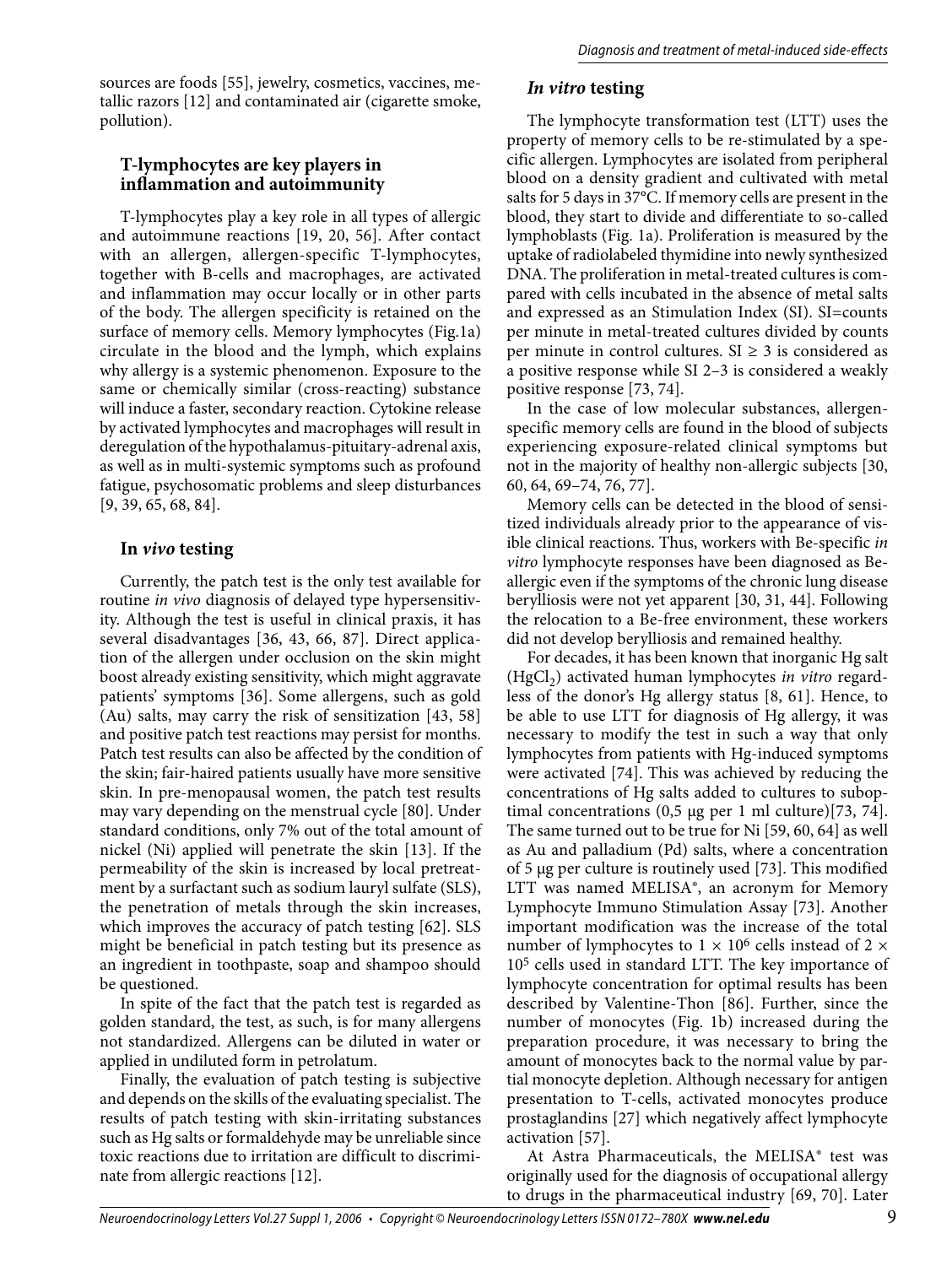Table 1. The results of patch test and MELISA<sup>®</sup> in 15 patients with clinical metal sensitivity and temporary worsening of symptoms in connection with dental treatment (2–3 days later).

| Pat.<br>nr | Sex | Age | <b>Clinical</b><br>(years) symptoms                                                                                 | <b>Dental metal</b><br>exposure                                                          | Patch test i                                | <b>MELISA®</b><br><b>Stimulation</b><br>Index (SI)                                 | <b>Therapy</b>                                                                                             | <b>Clinical effect of</b><br>therapy                                                                                                                                |
|------------|-----|-----|---------------------------------------------------------------------------------------------------------------------|------------------------------------------------------------------------------------------|---------------------------------------------|------------------------------------------------------------------------------------|------------------------------------------------------------------------------------------------------------|---------------------------------------------------------------------------------------------------------------------------------------------------------------------|
| ВE         | M   | 48  | CFS, sinusitis, dry<br>eyes, joint pain                                                                             | 17 AF ii<br>1 Au crown<br>5 RF iii<br>1 gold-plated pin                                  | Au $++$ <sup>iv</sup><br>$PhHq -$<br>Hg -   | Au $++(15)$<br>$PhHg + (3.3)$<br>$Hg \pm (2.9)$                                    | Removal of all<br>metals<br>1 RF with Au pin<br>left                                                       | 1 yr later: much better,<br>joint pain gone, eye<br>dryness decreased.<br>Sinusitis persists.                                                                       |
| EH         | F   | 48  | Crohn's disease,<br>abnormal fatigue,<br>oral problems                                                              | AF in all teeth<br>MBP v<br>Au crowns<br>10 RF (brass pins)                              | Au $\pm$<br>Pd -                            | $Au + (10)$<br>$Pd + (3.3)$                                                        | 1. AF replaced<br>with Au crowns<br>2. Au replaced to<br>ceramic crowns,<br>RF with brass<br>pins replaced | 1. Worsening of health.<br>2. Health improvement.<br>Decrease in lymphocyte<br>responses to Au (SI 2.7)                                                             |
| GCH M      |     | 53  | Urticaria on the<br>back after dental<br>treatment eczema,<br>acne, psychiatric<br>problems, anxiety,<br>depression | 25 AF<br>2 Au restorations<br>brass pin on AF<br>crown<br>2 RF                           | Au +<br>Hg -                                | Au $++(10)$<br>$Hg - (1.4)$                                                        | Replacement of<br>all metals                                                                               | 2 yrs after replacement:<br>decreased skin problems<br>and psychiatric<br>symptoms.                                                                                 |
| <b>AS</b>  | F   | 45  | Neurological<br>symptoms and<br>eczema after<br>insertion of MBP                                                    | 10 AF<br>6 MBP crowns<br>RF with AF & Au<br>pin                                          | $Ni +$<br>Au -<br>Pd-<br>$Cu +$             | $Ni + + (37)$<br>Au $++(11)$<br>$Pd + (10.2)$<br>$Cu - (1)$                        | Removal of most<br>metals<br>9 AF left                                                                     | 2 yrs after replacement:<br>some symptoms<br>disappeared and some<br>became worse.                                                                                  |
| IH         | F   | 62  | Polymyalgia<br>rheumatica<br>following<br>replacement of AF<br>with Au crowns<br>and bridges                        | AF (previously)<br>Au crowns<br>5 RF with screws                                         | $Ni +$<br>Au +<br>$PhHq -$<br>Pd -<br>Hq-   | $Ni + (9.7)$<br>Au $++(19)$<br>PhHg $\pm$ (2.7)<br>$Pd \pm (2.6)$<br>$Hg - (0.9)$  | Removal of Au<br>and RF,<br>rests of AF found<br>under the Au<br>crowns                                    | 2 yrs after replacement:<br>long term health<br>improvement.<br>Decrease in lymphocyte<br>responses to Au (SI 2)<br>and Ni (SI 4.2)                                 |
| LL         | F   | 44  | CFS, fibromyalgia,<br>oral symptoms,<br>eczema, headache screws in RF                                               | 13 AF<br>2 Au-plated brass                                                               | $Ni ++$<br>$Pd \pm$<br>Hg -<br>Al ±<br>Au - | $Ni+ (7.7)$<br>$Pd + (18)$<br>$Hq+ (4.9)$<br>Al –<br>(1.9)<br>(1.6)<br>Au-         | Removal of all<br>metals including<br>corroded screws<br>in RF<br>anti-oxidant<br>therapy                  | 1 yr later: partly better,<br>still fatigued, back pain,<br>muscle pain better.<br>2 yrs later: further health<br>improvement                                       |
| B          | F   | 41  | Oral symptoms<br>and eczema after<br>insertion of Pd-<br>containing bridge                                          | AF (previously)<br>Au bridge                                                             | $Ni ++$<br>$Pd \pm$<br>Au -<br>$Cr +$       | $Ni + + (32)$<br>$Pd + (9)$<br>$Au + (3.6)$<br>Cr not done                         | Removal of Au<br>bridge                                                                                    | 2 yrs later: marked<br>improvement in oral<br>health                                                                                                                |
| EV         | F   | 52  | Thyroiditis with<br>autoantibodies,<br>fatigue, endocrine<br>problems                                               | 9 AF                                                                                     | $Ni ++$<br>Hg -                             | $Ni + + (43)$<br>$Hg + (18.8)$<br>$Sn + (3.5)$<br>$Mehg + (5.8)$<br>$PhHg + (6.5)$ | Removal of AF<br>anti-oxidant<br>therapy                                                                   | 2 yrs later: improved<br>health and decrease of<br>lymphocyte reactivity to<br>Hg (SI 5), Ni (SI 11) and<br>MeHg (SI 1.7).<br>9 yrs later: good health<br>persists. |
| DF         | F   | 39  | CFS, joint pain,<br>provocation with<br>Hg positive                                                                 | 25 AF<br><b>MBP</b><br>Au crowns<br>3 RF                                                 | Hg -<br>Au $\pm$<br>Ni -                    | $Hg + (7)$<br>Au - (1.3)<br>$Ni - (1.1)$<br>$PhHg + (5.6)$<br>$Sn + (3.7)$         | Removal of all<br>metals                                                                                   | Health improvement                                                                                                                                                  |
| CD         | F   | 66  | Oral symptoms<br>after placement<br>of Au bridge,<br>fibromyalgia                                                   | AF<br>MBP bridge<br>containing Au, Pd<br>and Ag                                          | Au -<br>Ni -<br>Pd-<br>Ag -                 | Au + $(4.2)$<br>$Ni + (4.4)$<br>$Pd \pm (1.7)$<br>$Ag - (1.2)$                     | Removal of all<br>metals                                                                                   | No health improvement                                                                                                                                               |
| BZ         | F   | 64  | Mucosal problems<br>around metal<br>prosthesis,<br>gingivitis                                                       | AF (previously)<br>Ti crowns<br>RF with screws<br>Metal prosthesis<br>(Cr, Mo and 2% Ni) | Ni ++<br>$Au + +$<br>$Pd + +$               | $Ni ++(15.5)$<br>$Au + (3.7)$<br>$Pd + (4.3)$                                      | Removal of<br>metal prothesis<br>and RF                                                                    | Improvement of oral<br>health                                                                                                                                       |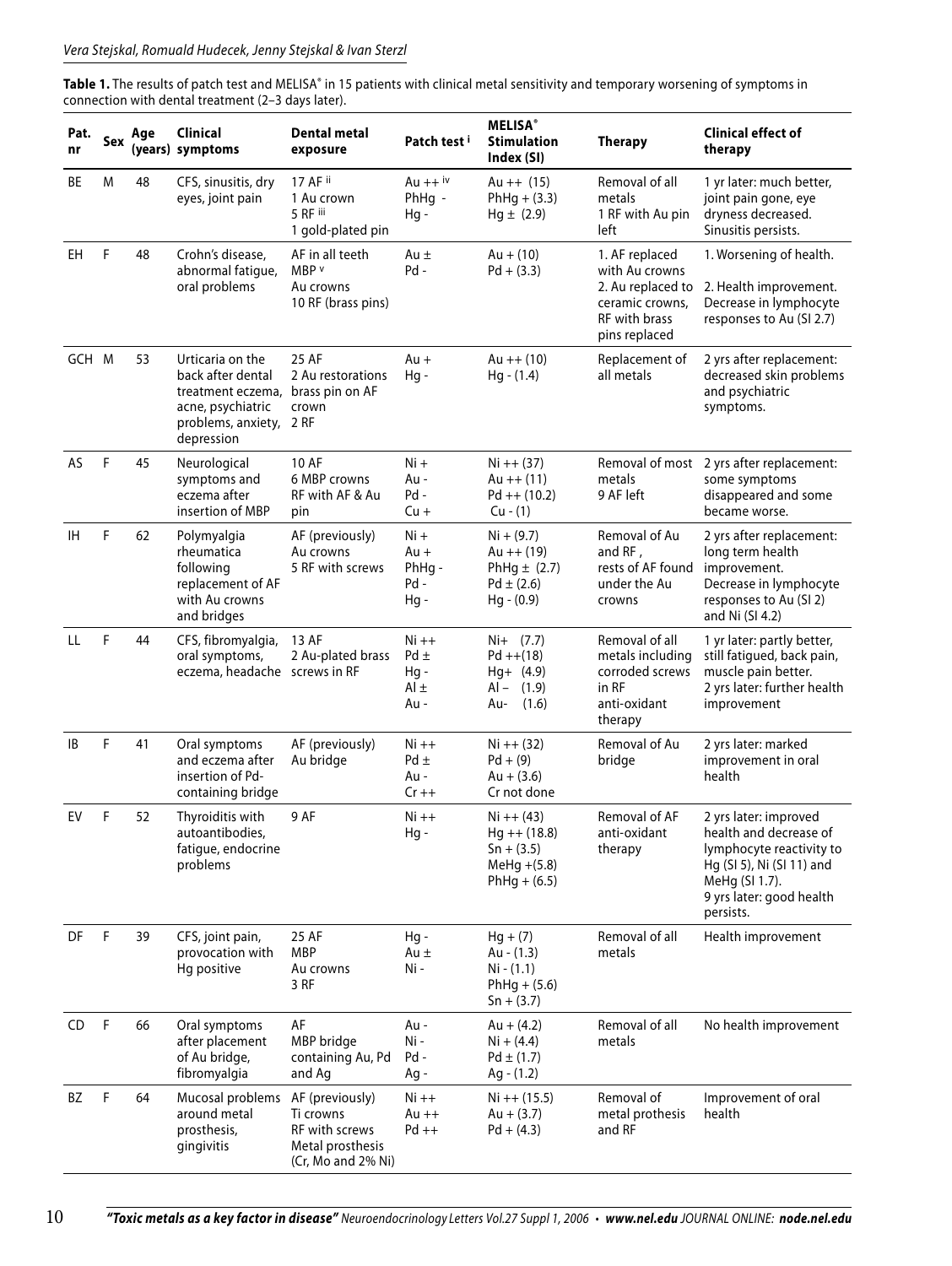| Pat.<br>nr | Sex | Age | <b>Clinical</b><br>(years) symptoms                                         | Dental metal<br>exposure                                              | Patch test i                     | <b>MELISA</b> <sup>®</sup><br><b>Stimulation</b><br>Index (SI) | <b>Therapy</b>                                                                                                                  | <b>Clinical effect of</b><br>therapy                                                                                                                           |
|------------|-----|-----|-----------------------------------------------------------------------------|-----------------------------------------------------------------------|----------------------------------|----------------------------------------------------------------|---------------------------------------------------------------------------------------------------------------------------------|----------------------------------------------------------------------------------------------------------------------------------------------------------------|
| JK         | M   | 49  | CFS, depression,<br>facial eczema after 2 Au bridges<br>dental treatment    | 6 AF<br>1 <sub>RF</sub>                                               | $Au +$<br>Ni -<br>Hq -<br>PhHq - | Au $++(14)$<br>$Ni + + (27)$<br>$Hq + (4.6)$<br>$PhHq + (4.5)$ | Removal of all<br>metals<br>antioxidant<br>therapy                                                                              | 2 yrs later: successive<br>health improvement                                                                                                                  |
| BBR F      |     | 46  | Optical neuritis,<br>multiple sclerosis,<br>asthma, known<br>nickel allergy | <b>16 AF</b>                                                          | $Hq++$<br>Ni -                   | $Hq + (5.6)$<br>$Ni + (6.3)$                                   | Removal of all<br>metals<br>anti-oxidant<br>therapy                                                                             | Symptom free for 15<br>yrs, MRI is normal.<br>Lymphocyte reaction<br>to Hq -                                                                                   |
| <b>AD</b>  | M   | 46  | Optical neuritis<br>and multiple<br>sclerosis, joint<br>pain                | AF (previously)<br>Au crowns<br>1 MBP<br>RF containing<br>$N2$ (PhHg) | Au +<br>PhenylHq -<br>$Hq -$     | $Au + (3.9)$<br>PhenylHg $+$ (3.5)<br>$Hg - (1.3)$             | 1. AF replaced<br>with MBP<br>2. MBP replaced<br>with ceramic<br>material<br>RF filling<br>extracted<br>Anti-oxidant<br>therapy | 1. Worsening of health.<br>2. Improvement of<br>health, no relapse in<br>multiple sclerosis for<br>15 yrs. Decrease in Au<br>responses in vitro.               |
| BML F      |     | 49  | Sjögren's<br>syndrome,<br>electrosensitivity,<br>Hashimoto<br>thyroiditis,  | AF (previously)<br>4 RF with Au pins<br><b>MBP</b>                    | Au -<br>Pd not done<br>$Ni +$    | $Au + (7)$<br>$Pd + (5.5)$<br>$Ni ++(11.9)$                    | Removal of all<br>metals<br>pins in RF were<br>corroded                                                                         | 1 yrs later: health<br>improvement,<br>electrosensitivity<br>disappeared.<br>3 yrs later: lymphocyte<br>reactivity decreased to<br>Au (SI 3.2) and Pd (SI 3.2) |

i) Test done according to Marcusson [35,71]; ii) Amalgam fillings; iii) Root fillings.

 $iv$ ) + positive reaction,  $\pm$  weakly positive, - negative reaction;

v) Metal-bound porcelain

on, the test was developed for detection of cell-mediated immune responses to formaldehyde [69], industrial epoxides [69], Kathon CG [71], mercurials [73, 74, 76], as well as for other metals [73, 75, 76]. In addition to type 4 allergy, the test has also been used for the diagnosis of immediate hypersensitivity (type 1 allergy) due to psyllium exposure in geriatric wards [72]. It can also be used for the monitoring of desensitization to insect venoms (unpublished). Recently, the value of LTT in the diagnosis of drug allergy has been reviewed by Pichler and Tilch [47], and for the measurement of Ni allergy by Sanchez and colleagues [60].

# **Comparison of patch test with MELISA® test**

Clinically, patients with intolerance to dental materials often display multiple metal allergies which can be demonstrated by patch test or by MELISA®. From a larger group of patients monitored by us for several years, 15 are described in detail in Table 1. In addition to inorganic Hg, reactivity to Au, Pd and Ni was often present. Patch test results and *in vitro* lymphocyte responses were usually in accord. However, in some patients, patch test was negative despite of positive MELISA® test. The limited value of patch test for diagnosis of Hg

allergy has been reported elsewhere [66]. In the majority of patients, replacement of metallic appliances with ceramic and composite materials resulted in long-term health improvement. This is in agreement with previous publications [51, 76, 77, 87, 92]. Together with improved health, lymphocyte responses to dental metals also decreased after RID, reflecting the down-regulation of inflammation *in vivo*.

# **Undesirable effects of dental materials**

Regarding side-effects caused by dental materials, the focus has until now been primarily on local oral problems (Fig. 2). This is despite of the fact that already in 1982, Swedish researchers described that "allergens released in the mouth may result in allergic reactions in other parts of the body, or worsen or maintain such reactions without any local reaction in the oral mucosa" [35]. Only a few reports describe reactions in other parts of the body. For example, Hay [22] describes a case of recurring facial dermatitis after dental treatment. The patient had facial symptoms as well as lichenoid reactions near the dental amalgam; the same reactions were induced by dental gold. The patch test showed a strong reaction to cobalt (Co), Ni, copper (Cu), and Pd – and a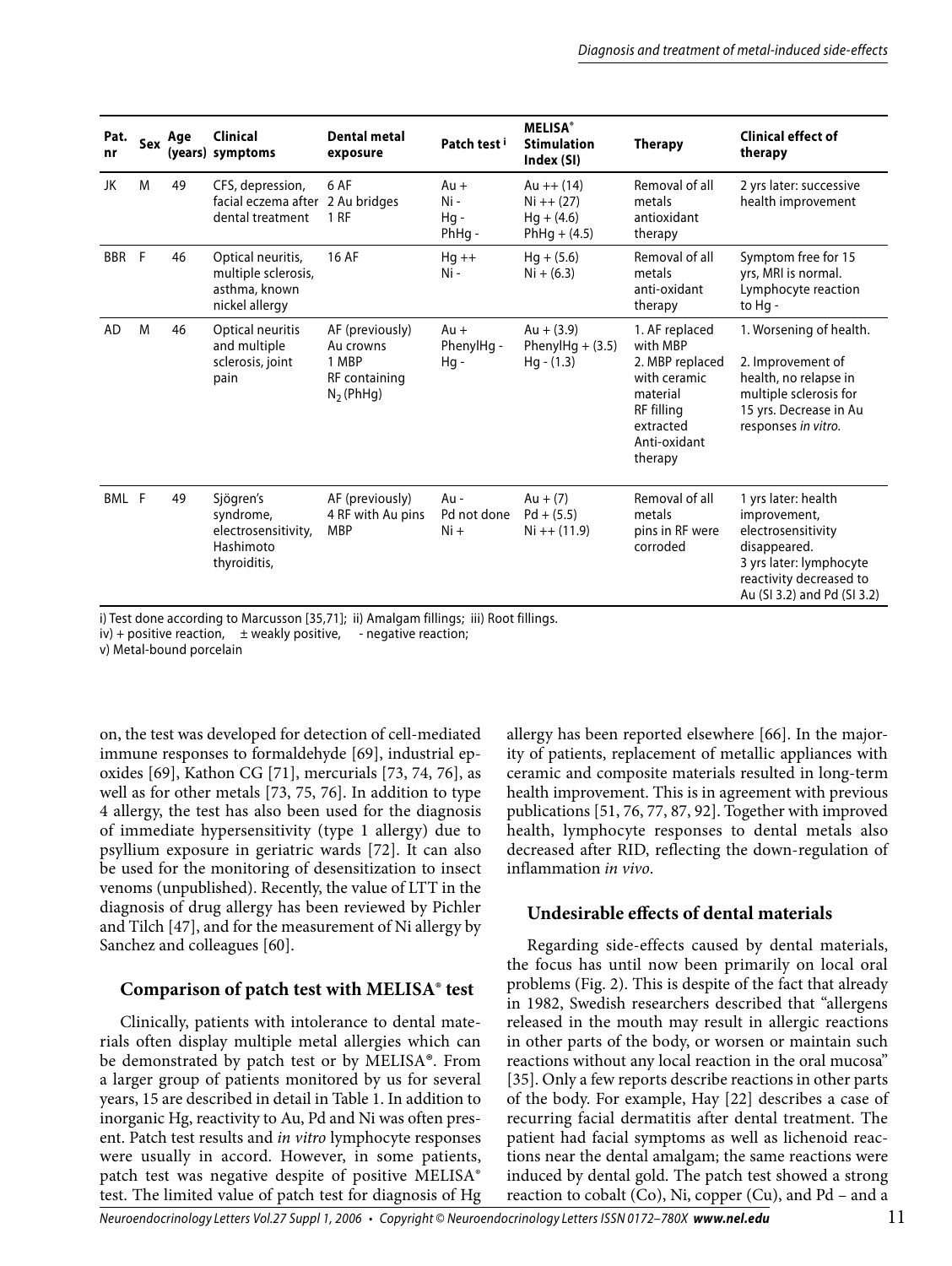

**Figure 1a.** One large stimulated lymphoblast and small, non-stimulated lymphocytes .



**Figure 1b.** Macrophage containing titanium dioxide, surrounded by small lymphocytes.

weak reaction to inorganic Hg and Au thiosulphate. The tests were negative to all other materials tested, including latex and acrylic materials (methyl-hydroquinone).

Laine and co-workers in Finland [32] studied allergy to different restorative materials in 118 patients with oral lichenoid changes adjacent to metal fillings. The contact allergy was determined by patch testing. Eighty patients (68%) showed positive results. Seventy-six patients (64%) were reactive to Hg, 11 (9%) to Au, 4 (3%) to Co, and 2.5% reacted to tin (Sn), silver (Ag), or Pd. Allergic reactions to acrylates, a composite component, was not detected. Removal of metal fillings was performed in 62 out of 80 patch test-positive patients and healing of the oral mucosa was observed in almost 50% of the cases. The authors point out that allergy to acrylates may be caused by negligent use of non-hardened acrylate monomers during dental work, but it is not a problem following hardening in oral cavity.

Metallic Au used in dental alloys has previously been regarded as inert and Au-induced contact allergy as a rare phenomenon. This changed when Björkner and co-workers reported that 8.6% of patients referred to the Dermatology Clinics in Malmö, Sweden, reacted positively to Au thiosulfate in patch test [6]. This was later confirmed by Marcusson [37] who tested 397 patients with multi-symptoms suspected to be caused by dental restorative metals. The frequency of patch test-positive patients was 23% for Au, 8% for Pd, and 4% for inorganic Hg and ethyl Hg. In contrast, a study of 2,853 patients in Portugal demonstrated that only 0.8% of the patients – all women – suffered from Au allergy [63]. The authors speculate that the reason for the low frequency of Au allergy is that golden alloys are rarely used in dentistry in Portugal. Swedish researchers [1, 2] further reported that Au-positive patch test correlated with the number of patients' Au restorations, and that the concentration of Au in saliva and serum correlated with the number of Au restorations as well. These findings corroborate the original findings of Drasch and co-workers [10] regarding correlation of Au and Pd in the saliva with the number of Au restorations. Hence, the aggressive environment in the oral cavity, including oral bacteria and acidic pH, as well as the presence of galvanic streams among disparate metals [41, 53, 88] may contribute to increased corrosion and to a higher frequency of Au sensitization.

# **Titanium allergy: does it exist?**

Titanium (Ti) is increasingly used in dental and body implants. It is rapidly oxidized to titanium dioxide,  $TiO<sub>2</sub>$ , a white coloring agent added to drugs, candy, food, cosmetics, sunscreen, toothpaste and chewing gum [75]. The reactivity of Ti with oxygen is due to its physiochemical properties as a transition element and this reactivity is greatly enhanced by the presence of fluoride ions [83]. Protein reactivity together with the ability to trigger free radicals [23, 81] should be of concern when evaluating the possible adverse effects of Ti in humans.

In dermatology, the allergenic potential of Ti is virtually unknown since patch test invariably turns negative [24, 40]. This could be due to the fact that testing is performed with a suspension of  $TiO<sub>2</sub>$  which has only limited diffusion through the skin.

In 650 Swedish patients with clinically verified or suspected metal hypersensitivity, 3% were positive to  $TiO<sub>2</sub>$  in MELISA $\degree$  testing [75]. Valentine-Thon and colleagues [87] found similar results among 700 patients in northern Germany, where  $4.2\%$  reacted to TiO<sub>2</sub>. Finally, Müller et al. [40] reported on 56 patients who developed health problems after receiving Ti-based implants. In the MELISA® test, more than half responded with increased proliferation to Ti, although they were all patch test negative. In patients who did not respond to Ti *in vitro*, a majority responded to other metals. Clinical symptoms disappeared or improved dramatically after implant replacement.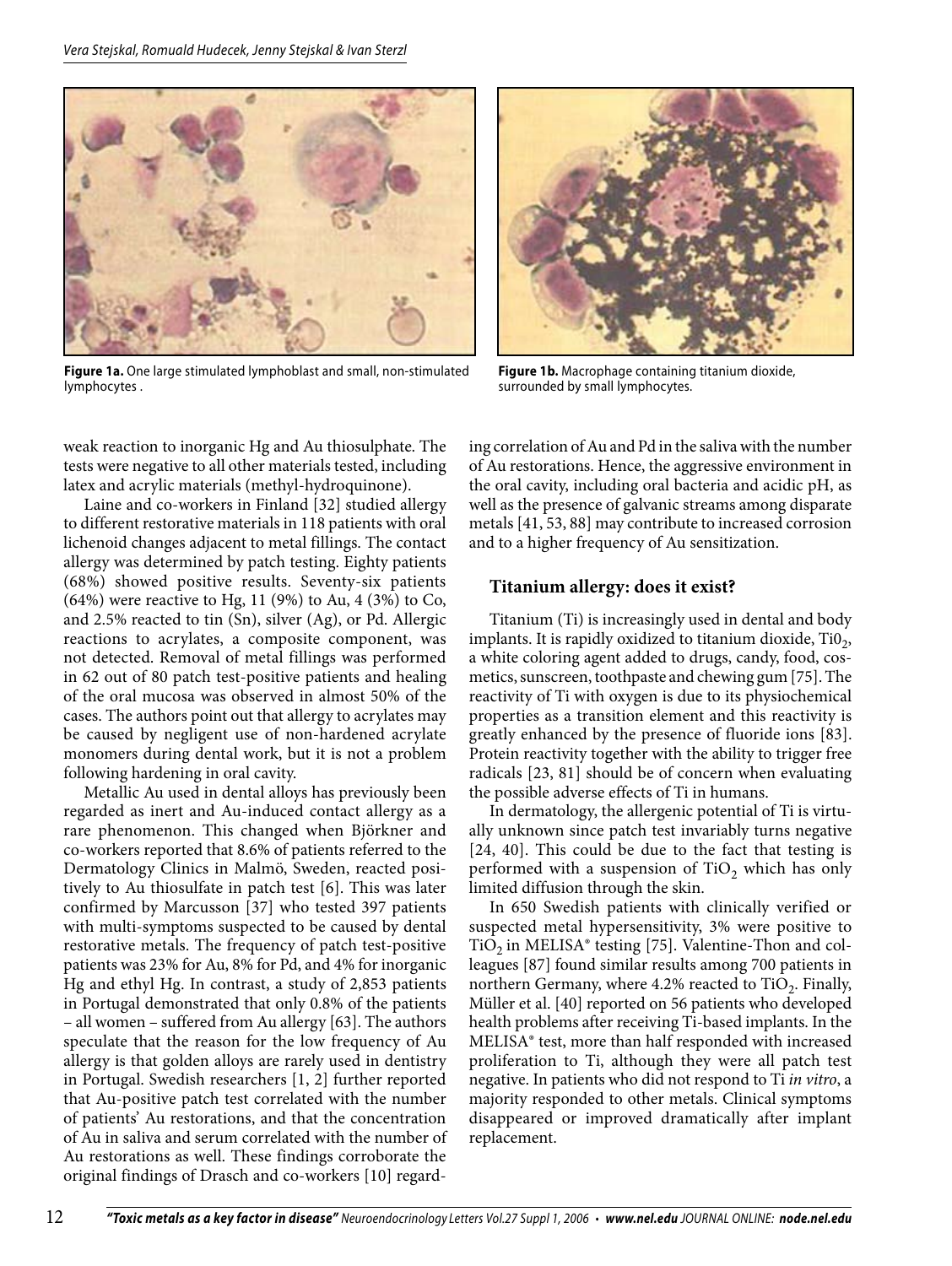



**Figure 2.** Metal-ceramic crowns on teeth 24 and 45. In the roots of these teeth Ti posts have been placed (centre). Observe the changes in the adjacent mucosa (black coloration of the gingiva) due to corrosion products of metals.

**Figure 3.** Rubber-dam and Clean-up® applied during amalgam removal.

#### *In vitro* **responses in patients and controls**

The frequency of metal-induced lymphocyte responses was examined in 3,162 patients in three European laboratories (two Swedish and one German) using MELISA® [76]. Patients suffered from oral symptoms such as oral lichen planus, burning and itching and systemic symptoms resembling CFS. In both countries, the most frequent metal allergen found was Ni, followed by inorganic Hg, Au, phenyl Hg, Pd, cadmium and Ti. Positive responses to other metals such as Ag, platinum (Pt) and Cu were only rarely observed. Similar results were later published by others who also validated the MELISA® method [86, 87].

Sterzl et al. [77] reported that lymphocytes from fatigued patients suffering from autoimmune thyroiditis responded more frequently to Ni and inorganic Hg than healthy controls. The increased Ni allergy in CFS patients was also demonstrated by patch testing [37, 38]. Regland et al. [55] have shown that female patients with Ni allergy suffering from fibromyalgia will improve on a low Ni-diet.

Tibbling et al. [82] used magnetic resonance imaging (MRI) to examine 32 patients with central nervous system (CNS) and systemic multi-symptoms suggestive of metal-induced pathology. Metal responsiveness at the lymphocyte level was examined by MELISA® and lymphocyte phenotype was analyzed with flow cytometry. One hundred twenty age-matched patients without CNS symptoms served as controls for the MRI study, 77 healthy subjects with dental amalgam fillings served as controls for MELISA® and 75 served as controls for phenotype determination. Pathological MRI findings were present in 81% of the patients, most of them with signs of degeneration in the basal ganglia, but none was found in the controls. The MELISA® test showed a higher frequency of metal-specific responses in patients than in controls. The difference in metal reactivity was highly significant for inorganic Hg (p< 0.001), phenyl Hg (p<0.002), and Au (p<0.005), weakly significant for lead (p=0.05) and not significant for the remaining metals. In both patients and controls, Ni was the most frequent allergen. The lymphocyte phenotype determination was pathological in 58% of patients. Sixty-two of the patients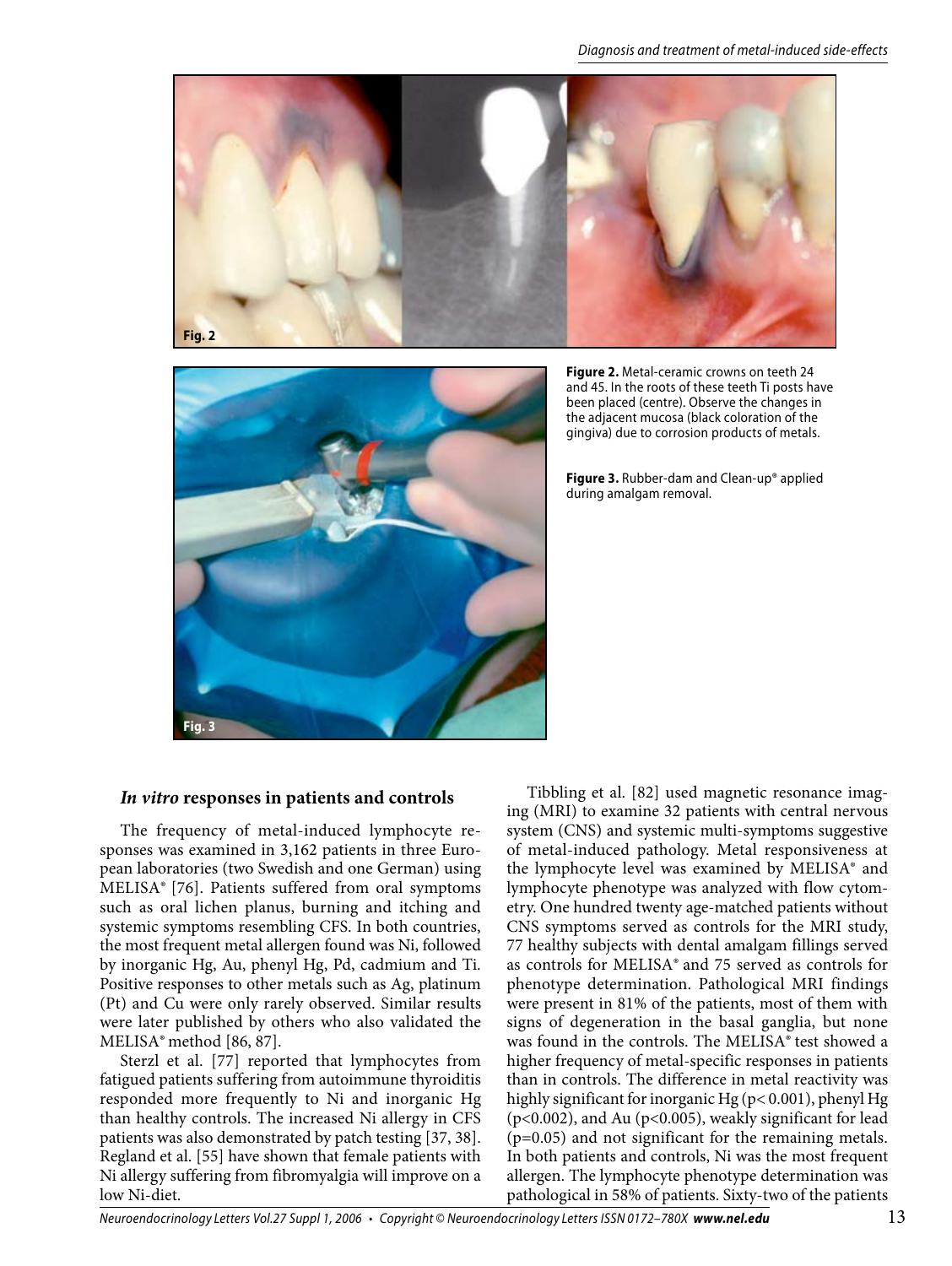had atopic diseases and 35% suffered from hypothyroidism. The authors concluded that dental restorative metals may play an important role in the development of the brain lesions in patients with basal ganglia disorders.

# **The impact of RID**

Anneroth and co-workers [3] studied 10 patients who suspected amalgam replacement as a cause of aggravation of their symptoms. Six of 10 patients had contact allergies due to metals; three of them were induced by inorganic Hg. The changes in laboratory tests prior and after amalgam removal indicated that amalgam drilling might have activated the immune system.

The effect of dental metal replacement with metalfree restorations was studied in 111 CFS patients with metal allergy [76]. Following RID, 83 patients (73%) reported long-term health improvement. Twenty-four patients (22%) reported unchanged health and two (2%) reported worsening of symptoms. There was a marked decrease in lymphocyte reactivity to inorganic Hg as well as to other metals used as components or dental alloys. These data have been been confirmed in larger studies [34, 92].

Prochazkova and coworkers [52] were first to show that amalgam removal in Hg-sensitive patients suffering from various autoimmune diseases, such as multiple sclerosis or rheumatoid arthritis, resulted in down-regulation of Hg-specific responses *in vitro* and long-term health improvement. This also correlated with the decrease of anti-thyroid peroxidase (anti-TPO) and anti-thyroglobulin (anti-Tg) antibodies [78]. In contrast, Hg-sensitive patients who refrained from amalgam replacement did not show any health changes half a year later. In this group, the level of autoantibodies and lymphocyte responsiveness to inorganic Hg *in vitro* remained the same as at the start of study. The authors conclude that removal of dental amalgam in patients with Hg-sensitivity might contribute to successful treatment of autoimmune diseases.

The following case illustrates the importance of proper diagnosis and dental treatment for the rehabilitation of a patient. A female nurse suffered from electrosensitivity, fatigue, depression, and social phobia. She had on several occasions been exposed to broken Hg-containing thermometers, and suspected dental amalgam as the cause of her ill health. Amalgam was replaced with a white Au bridge but health problems persisted. Analysis of the cerebrospinal fluid showed a negligible amount of Hg (0,6  $\mu$ g/l, reference range <1  $\mu$ g/l), but a high concentration of Pt  $(5 \mu g/l)$ , a component of the bridge. The patient's lymphocytes reacted positively *in vitro* to Pt (SI=5,4), Pd (SI=5,3) and weakly to Sn (SI=2,8). Lymphocyte responses were negative to thimerosal, Ti, Ag, Cu, Au, methyl Hg, phenyl Hg and inorganic Hg. Since Pd, Sn and Pt were components of her white Au bridge, it was replaced with a ceramic bridge. The patient's fatigue, electrosensitivity, depression and social phobia diminished and 10 years on she still enjoys good health.

The dentist's role in the treatment of patients with clinical metal allergy is of utmost importance. All mechanical work in the oral cavity may result in increased exposure to potentially allergenic substances and consequently to temporary worsening of patient's symptoms (Table 1). By strict use of precautionary measures and safety devices it is possible to reduce the exposure to a level where serious side-effects are rare and only occur in particularly sensitive patients.

Precautionary measures during RID is the use of rubber-dam, Clean-up® (CleanDent, Sweden) (Fig. 3), traps that remove Hg vapor from the air, and fresh-air outlets. The choice of instruments, such as the type of drill, drilling speed and the use of manual instruments for removal of fillings, has been described in detail previously [25, 26].

In addition to ceramics and composites, zirconia holds the promise of one of the future's immuno-compatible implant materials [7]. Finally, a patient's detoxification capacity and other genetic factors may play a crucial role in the patient's recovery. During rehabilitation, the patient's physician should consider prescribing supporting therapy, such as antioxidant treatment.

### **Conclusion**

Dental materials and implants can induce sensitization in genetically susceptible individuals. The frequency of metal allergy is significantly higher in patients with autoimmune disorders and CFS than in healthy controls. Metal allergy can be tested by patch test (*in vivo*) and by LTT (*in vitro*). The identification of metal-sensitive patients is the first step to successful treatment, which may involve RID. Many case reports and clinical studies show that the replacement of amalgam or other metal alloys in allergic individuals can lead to dramatic clinical improvement. To avoid side-effects, it is important to follow a strict working protocol, which minimizes the risk of metal exposure for the patient.

#### **Acknowledgement**

The authors wish to thank Margit Forsbeck MD and Jan Marcusson MD for the skillful performance of patch tests, and to Linda Nelson for the help with the preparation of the manuscript.

This work was supported by grant NR 9414-3 of the Internal Grant Agency of Ministry of Health, Czech Republic, which is gratefully acknowledged.

#### REFERENCES

- 1 Ahlgren C, Ahnlide I, Bjorkner B, Bruze M, Liedholm R, Moller H, et al. K. Contact allergy to gold is correlated to dental gold. Acta Derm Venereol. 2002; **82**(1): 41–4
- 2 Ahnlide I, Ahlgren C, Bjorkner B, Bruze M, Lundh T, Moller H, et al. Gold concentration in blood in relation to the number of gold restorations and contact allergy to gold. Acta Odontol Scand. 2002 Oct; **60**(5): 301–5.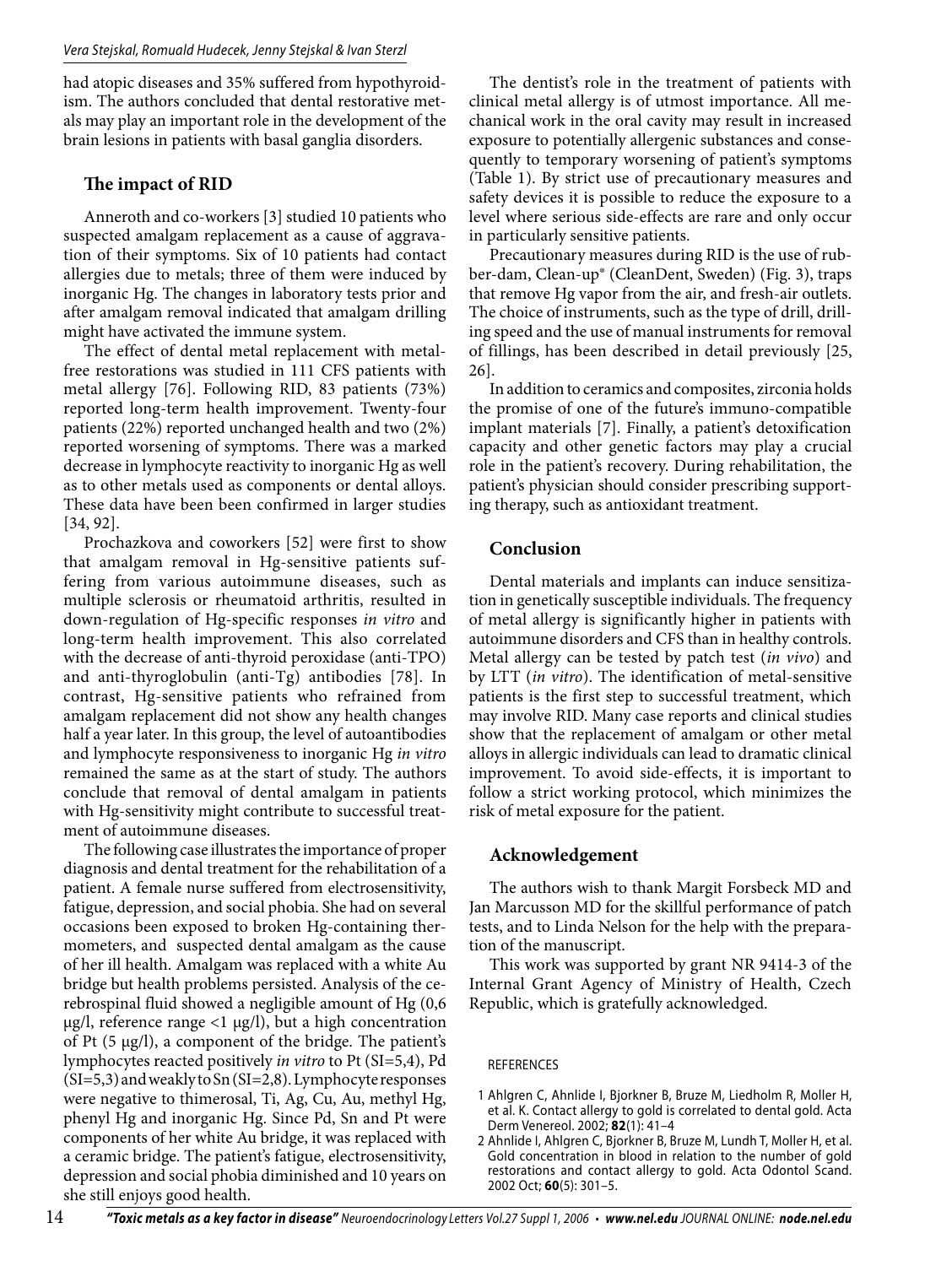- 3 Anneroth G, Ericson T, Johansson I, Mornstad H, Ryberg M, Skoglund A, et al. Comprehensive medical examination of a group of patients with alleged adverse effects from dental amalgams. Acta Odontol Scand. 1992 Apr; **50**(2): 101–11.
- 4 Bartova J, Prochazkova J, Kratka Z, Benetkova K, Venclikova Z, Sterzl I. Dental amalgam as one of the risk factors in autoimmune diseases. Neuro Endocrinol Lett. 2003 Feb–Apr; **24**(1–2): 65–7.
- 5 Bencko V, Wagner V, Wagnerova M, Ondrejcak V. Immunological profiles in workers occupationally exposed to inorganic mercury. J Hyg Epidemiol Microbiol Immunol. 1990; **34**(1): 9–15.
- 6 Björkner B, Bruze M, Möller H. High frequency of contact allergy to gold sodium thiosulfate. An indication of gold allergy? Contact Dermatitis. 1994 Mar; **30**(3): 144–51.
- 7 Blaschke C, Volz U. Soft and hard tissue response to zirconium dioxide dental implants – a clinical study in man. Neuro Endocrinol Lett. 2006; **27**(Suppl1): 69–72.
- 8 Caron GA, Poutala S, Provost TT. Lymphocyte transformation induced by inorganic and organic mercury. Int Arch Allergy Appl Immunol. 1970; **37**(1): 76–87.
- 9 Clauw DJ. The pathogenesis of chronic pain and fatigue syndrome, with special reference to fibromyalgia. Med Hypotheses. 1995 May; **44**(5): 369–78.
- 10 Drasch G, Muss C, Roider G. Gold and palladium burden from dental restoration materials. J Trace Elem Med Biol. 2000 Jun; **14**(2): 71–5.
- 11 Everness KM, Gawkrodger DJ, Botham PA, Hunter JAA. The discrimination between nickel-sensitive and non nickel-sensitive subjects by an *in vitro* lymphocyte transformation test. Br J Dermatol. 1990 Mar; **122**(3): 293–8.
- 12 Feilzer A, Muris J, Valentin-Thon E, Hiller R. Electrical shavers as possible risk factor for metal exposure. Arch Dermatol. 2006 Oct; **142**(10): 1361–2.
- 13 Fischer T, Maibach H. Recovery of nickel sulfate from a standard patch test. Contact Dermatitis. 1984 Aug; 11(2): 134.
- 14 Fowler JR, Sexton K. EPA priorities for biologic markers research in environmental health. Environ Health Perspect. 1992 Nov; **98**: 235–41.
- 15 Fujinami RS, von Herrath MG, Christen U, Whitton JL. Molecular mimicry, bystander activation, or viral persistence: infections and autoimmune disease. Clin Microbiol Rev. 2006 Jan; **19**(1): 80–94.
- 16 Geier DA, Geier MR. A meta-analysis epidemiological assessment of neurodevelopmental disorders following vaccines administered from 1994 through 2000 in the United States. Neuro Endocrinol Lett. 2006; **27**(4): 401–13.
- 17 Geier DA, Geier MR. A clinical trial of combined anti-androgen and anti-heavy metal therapy in autistic disorders. Neuro Endocrinol Lett. 2006 Dec;**27**(6): 833–8.
- 18 Godfrey ME, Wojcik DP, Krone CA. Apolipoprotein E genotyping as a potential biomarker for mercury neurotoxicity. J Alzheimers Dis. 2003 Jun; **5**(3): 189–95.
- 19 Goldman M, Druet P, Gleichmann E. TH2 cells in systemic autoimmunity: insights from allogeneic diseases and chemicallyinduced autoimmunity. Immunol Today. 1991 Jul; **12**(7): 223–7.
- 20 Griem P, Gleichman E. Metal ion induced autoimmunity. Curr Opin Immunol. 1995 Dec; **7**(6): 831–8.
- 21 Haberman AL, Pratt M, Storrs FJ. Contact dermatitis from beryllium in dental alloys. Contact Dermatitis. 1993 Mar; **28**(3): 157– 62.
- 22 Hay IC, Ormerod D. Severe oral and facial reaction to 6 metals in restorative dentistry. Contact Dermatitis. 1998 Apr; **38**(4): 216.
- 23 Titanium dioxide induced chemiluminescence of human polymorphonuclear leukocytes. Int Arch Occup Environ Health. 1988;  $61(1-2): 1-6.$
- 24 Holgers KM, Roupe G, Tjellstrom A, Bjursten LM. Clinical, immunological and bacteriological evaluation of adverse reactions to skin-penetrating titanium implants in the head and neck region. Contact Dermatitis. 1992 Jul; **27**(1): 1–7.
- 25 Hudecek R, Danersund A, Kinigalakis G, Lindvall A. Experiences of Medical Odontological Treatment: Removal of Incompatible Dental Material (RID) in Patients with Intolerance of Dental Materials. Amalgam and Health-New perspective on Risks, Report at Conference for Swedish Council for Planning and Coordination

of Research. Stockholm, 14 November 1997.

- 26 Hudecek R. Dental Materials and Ill-health, part II, Foundation for Metal Biology, Uppsala Sweden, 2005 ISBN 91-631-8284-X (In Swedish).
- 27 Humes JL, Bonny RJ, Pelus L, Dahlgren ME, Sadowski SJ, Kuehl FA, et al. Macrophages synthesis and release prostaglandins in response to inflammatory stimuli. Nature. 1977 Sep 8; **269**(5624): 149–51.
- 28 Ionescu JG, Novotny J, Stejskal VD, Latsch A, Blaurock-Busch E, Eisenmann-Klein M. Increased levels of transition metals in breast cancer tissue. Neuro Endocrinol Lett. 2006; **27**(Suppl1): 36–39.
- 29 Kazantis G. The role of hypersensitivity and the immune response in influencing susceptibility to metal toxicity. Environ Health Perspect. 1978 Aug; **25**: 111–8.
- 30 Kreiss K, Newman LS, Mroz M, Campbell PA. Screening blood test identifies subclinical beryllium disease. J Occup Med. 1989 Jul; **31**(7): 603–8.
- 31 Kreiss K, Miller F, Newman LS, Ojo-Amaze E, Rossman MD, Saltini C. Chronic beryllium disease – from the workplace to cellular immunology, molecular immunogenetics, and back. Clin Immunol Immunopathol. 1994 May; **71**(2): 123–9.
- 32 Laine J, Kalimo K, Happonen RP. Contact allergy to dental restorative materials in patients with oral lichenoid lesions. Contact Dermatitis. 1997 Mar; **36**(3): 141–6.
- 33 Lewalter J, Neumann HG. Biologische Arbeitsstoff-Toleranzwerte (Biomonitoring). Arbeitsmed Sozialmed Umweltmed 1998; **8**: 352–364.
- 34 Lindh U, Hudecek R, Danersund A, Eriksson S, Lindvall A. Removal of dental amalgam and other metal alloys supported by antioxidant therapy alleviates symptoms and improves quality of life in patients with amalgam-associated ill health. Neuro Endocrinol Lett. 2002 Oct–Dec; **23**(5–6): 459–82.
- 35 Magnusson B, Bergman M, Bergman B, Sörenmark R. Nickel allergy and nickel-containing dental alloys. Scand J Dent Res. 1982 Apr; **90**(2): 163–7.
- 36 Marcusson JA. Psychological and somatic subjective symptoms as a result of dermatological patch testing with metallic mercury and phenyl mercuric acetate. Toxicol Lett. 1996 Feb; **84**(2): 113– 22.
- 37 Marcusson JA. Contact allergies to nickel sulfate, gold thiosulfate and palladium chloride in patients claiming side-effects from dental alloy components. Contact Dermatitis. 1996 May; **34**(5): 320–3.
- 38 Marcusson JA, Lindh G, Evengård B. Chronic fatigue syndrome and nickel allergy. Contact Dermatitis. 1999 May; **40**(5): 269–72.
- 39 Moldofsky H. Sleep, neuroimmune functions in fibromyalgia and chronic fatigue syndrome. Adv Neuroimmunol. 1995; **5**(1): 39– 56.
- 40 Muller KE, Valentine-Thon E. Hypersensitivity to titanium: Clinical and laboratory evidence. Neuro Endocrinol Lett. 2006; **27**(Suppl1): 31–35.
- 41 Muris J, Feilzer AJ. Micro analysis of metals in dental restorations as part of a diagnostic approach in metal allergies. Neuro Endocrinol Lett. 2006; **27**(Suppl1): 49–52.
- 42 Mutter J, Naumann J, Schneider R, Walach H, Haley B. Mercury and autism: accelerating evidence? Neuro Endocrinol Lett. 2005; **26**(5):439–46.
- 43 Nedorost S. Wagman A. Positive patch-test reactions to gold: patients' perception of relevance and the role of titanium dioxide in cosmetics. Dermatitis. 2005 Jun; **16**: 67–70.
- 44 Newman LS. Significance of the blood beryllium lymphocyte proliferation test. Environ Health Perspect. 1996 Oct; 104 Suppl **5**: 953–6.
- 45 Nielsen C, Klaschka F. Test studies on the mouth mucosa in allergic eczema. Dtsch Zahn Mund Kieferheilkd Zentralbl Gesamte. 1971 Oct; **57**(7): 201–18.
- 46 Peterson JD, Herzenberg L, Vasques K, Waltenbauch C. Glutathione levels in antigen-presenting cells modulate Th1 versus Th2 response patterns. Proc Natl Acad Sci U S A. 1998 Mar 17; **95**(6): 3071–6.
- 47 Pichler WJ, Tilch J. The lymphocyte transformation test in the diagnosis of drug hypersensitivity. Allergy. 2004 Aug; **59**(8): 809– 20.